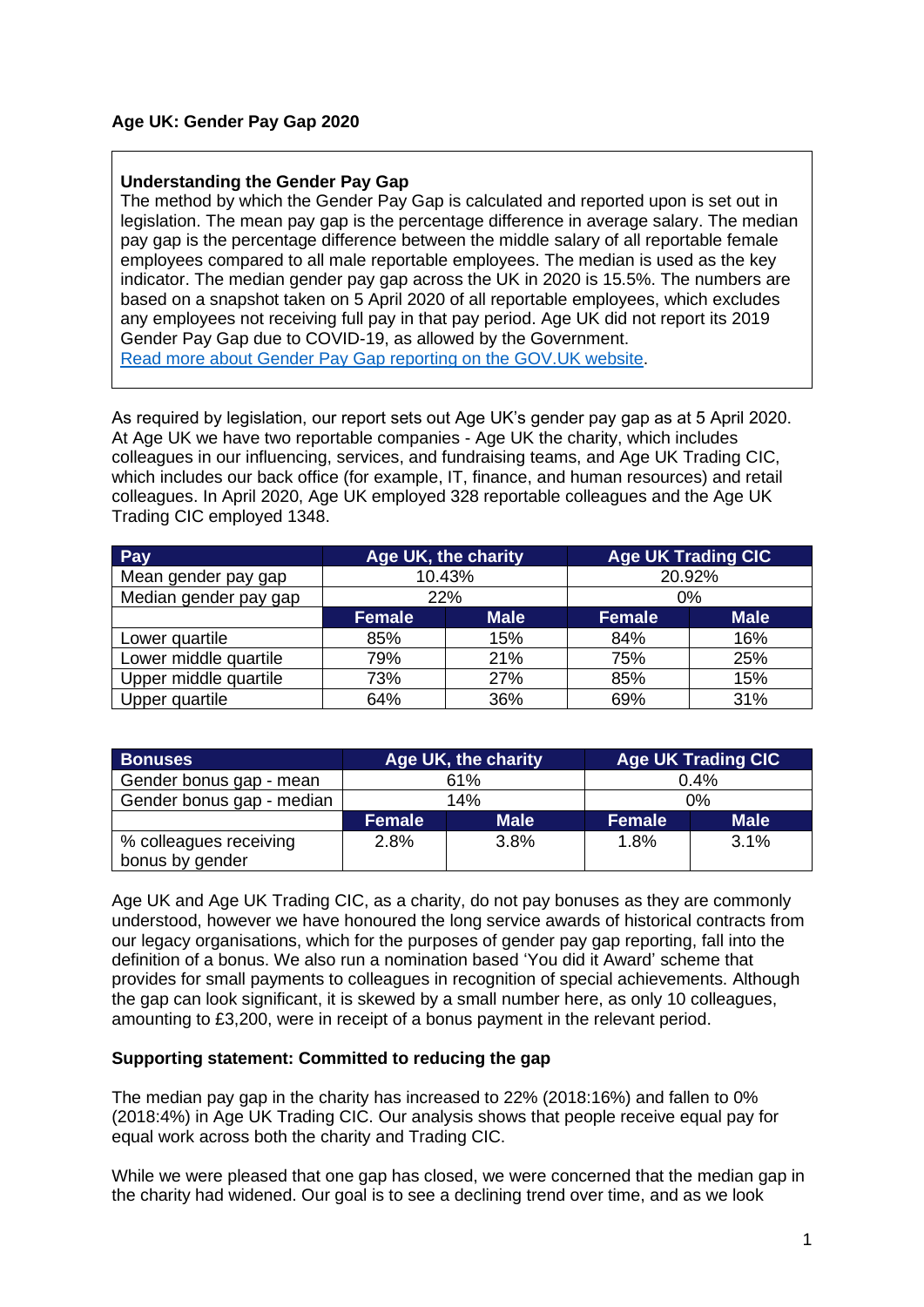ahead to our 2021 report we can see the median gap decline again. However, the spike was concerning to us. We also don't want to rely on a single measure - the median pay gap - for a complex issue, so we've looked at the underlying data and the make-up of the charity to understand what's going on behind the headline. We want to ensure we're tackling the right problem in the right way, and genuinely supporting our female employees, and wider society, rather than chasing statistics that only give us a snapshot of a moment in time. Numbers can only ever give us a one-dimensional story, so one of the things we're going to do next is speak to our female employees to understand their real experiences.

Age UK, the charity, is a significant employer of women. Overall, 76% of our staff are female, which isn't unusual for charities, social care organisations, and many other professions. We are also female led, with our upper quartile at 64% female. Looking at our structure, rather than quartiles, five of our current eight Executive Directors are female, and 78% of our wider leadership team are female too. We're proud of that.

What drives most of the gap is the high percentage of females in our lowest quartile, which at 85%, is higher even than in many other charities. This has increased from 81% in our 2018 report. At Age UK, these are largely front-line roles in our call centres in Devon. As well as being lower paid roles cross-sector, they contrast with the higher salaries that we pay our knowledge workers (for example, our fundraisers, accountants, and IT specialists), and that the London market demands (where most of our knowledge workers are based).

To address the gap there are two main levers we can pull. The first is to increase the number of women in upper quartiles, which we are working to do. However, to shift the dial significantly, we'd also want to reduce the percentage of women in the lower quartiles. As a response to a wage progression issue for women, reducing the number of women in employment is counter intuitive. We are looking at increasing the diversity of our front-line staff, but the driver is improving caller and customer experience, not the gender pay gap.

Over the next year:

- We will report internally on our gender pay gap on a six-monthly basis using the calculation required by the government, but also a wider calculation that addresses an issue with the government statistics where 'non-reportable' employees, people who aren't on full pay for any reason, are excluded.
- We will take a deeper dive into what's going on behind the headline statistics, supplemented by research into the experiences of women working at Age UK, how they feel about career progression, ways of working, benefits, and other internal and external factors that affect equality of opportunity, especially considering the pandemic.
- We will begin our transition to a flexible first and digital first organisation and will adopt new ways of working, which will see our already highly flexible ways of working increase to intentionally break down some of the barriers that hamper equality of opportunity.
- We will improve our recruitment processes and practices to reduce barriers for potential employees and reduce selection biases, including using inclusive language in our adverts, being clear about must-have job skills, offering flexible working places and patterns, including more part-time working at all levels, and actively encouraging applications from people with experience gained in diverse ways.
- We will introduce new commitments to help women experiencing the perimenopause and the menopause, including raising awareness, breaking down the stigma, and providing emotional and practical support.
- We will run a conscious inclusion training programme, tailored to staff groups at different levels of our structure, as part of our work to improve equality, diversity, and inclusion.
- We will invest in development opportunities to help women progress, including testing leadership development support ahead of introducing a wider programme, and will be